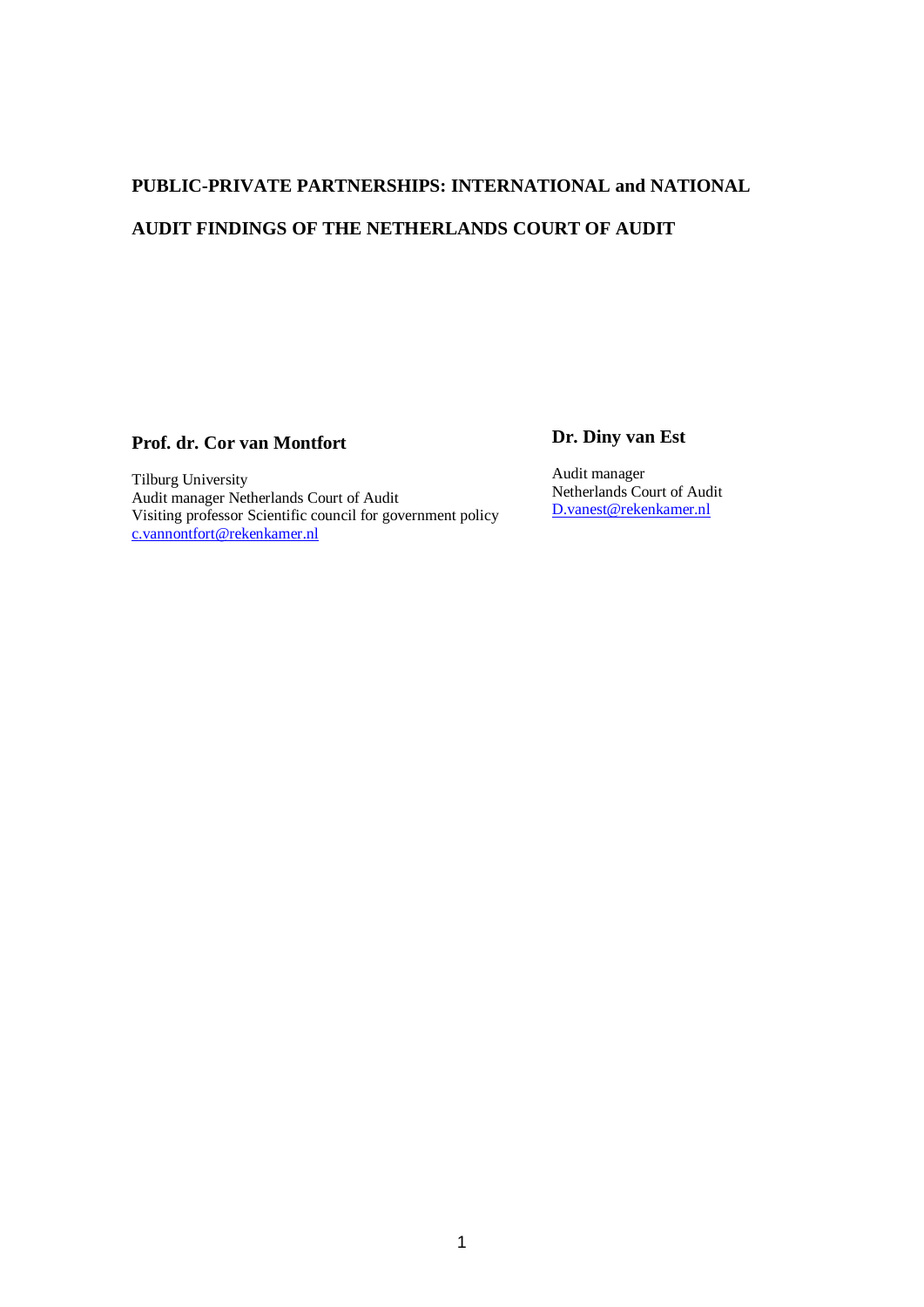#### **1. Introduction**

 $\overline{a}$ 

In this paper we discuss in the first part the audit findings on PPP's by various national (or 'supreme' audit institutions', as they are also called) and regional audit offices<sup>1</sup>. In the second part we go deeper into a recent (2013) audit of the Netherlands Court of Audit on two specific aspects of a PPP: the PPP contract management and the information supplied to the House of Representatives (Netherlands Cout of Audit, *'Contract management in DBFMO'*, The Hague, 2013) . 2

Audit offices play a key role in auditing government accounts and operations, and in promoting sound financial management and overall accountability in their governments. Thanks to their tasks and independent status, audit offices are ideally placed to supply the world of PPPs with hard facts based on empirical research. With this paper we want to share the findings of the Netherlands Court of Audit with a broader academic audience.

There is no doubt about the potential relevance of PPP projects as a subject for audit office reports. Massive public interests are often at play in such projects, in terms both of the (quality of) public services they seek to supply and of the public money invested in them. Although PPPs generally are privately financed, it is ultimately either

<sup>&</sup>lt;sup>1</sup>The first part of this paper is a summary of the book chapter *'Public-private partnerships: international audit findings'*, in P. De Vries and E.B. Yehoue (eds.), The Routledge Companion tot public-private partnerships (Routledge, Abingdon, 2013, chapter 19). This book chapter was written by *Ineke Boers, Freek Hoek, Cor van Montfort and Jan Wieles*. At the time of writing they all worked at the Netherlands Court of Audit.

For a copy of (the last draft of) the full text of the book chapter please send an email to [c.vanmontfort@rekenkamer.nl.](mailto:c.vanmontfort@rekenkamer.nl)

<sup>&</sup>lt;sup>2</sup> The full text of the report *'Contract management in DBFMO'* (Netherlands Court of Audit, The Hague, 2013) can be found on:

http://www.courtofaudit.nl/english/Publications/Audits/Introductions/2013/06/Contract\_management\_of [DBFMO\\_projects](http://www.courtofaudit.nl/english/Publications/Audits/Introductions/2013/06/Contract_management_of_DBFMO_projects)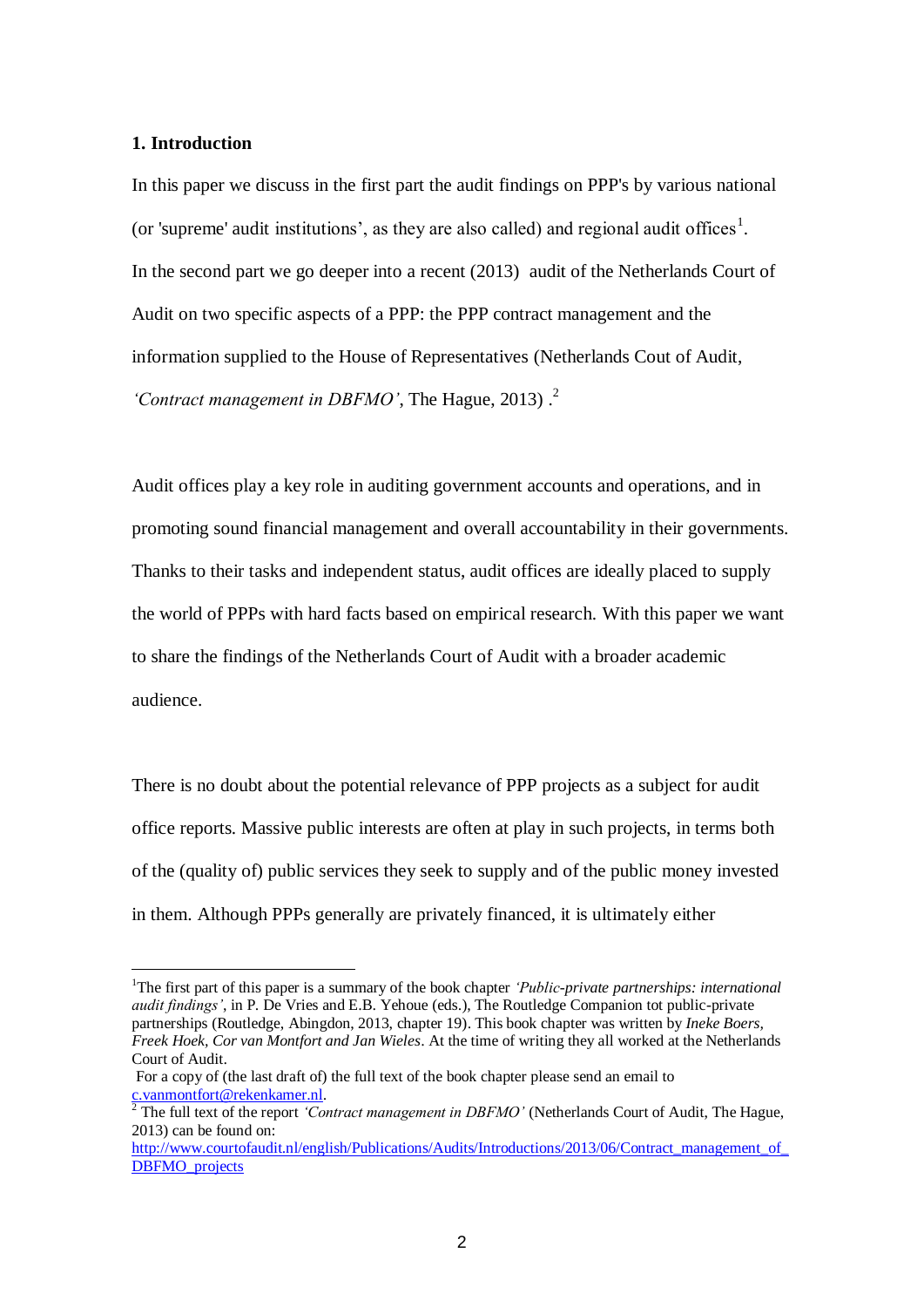taxpayers or consumers who pay for the cost of PPP projects. Value for money, regularity (i.e., the regularity of the expenditure on PPP projects) and, equally importantly, the accountability of PPP projects are all highly relevant issues for audit offices.

Basically, audit offices perform two types of audits: financial and regularity audits on the one hand and value-for-money (VFM) audits on the other. The former are connected with government accounts and are in many instances directed at the issuing of financial statements. The latter are all about the efficiency and effectiveness of government, its policies and its institutions. All audit offices perform financial audits, but there are variations in the extent to which they also perform – or are entitled to perform – VFM audits. Audits are usually performed ex post (after the fact).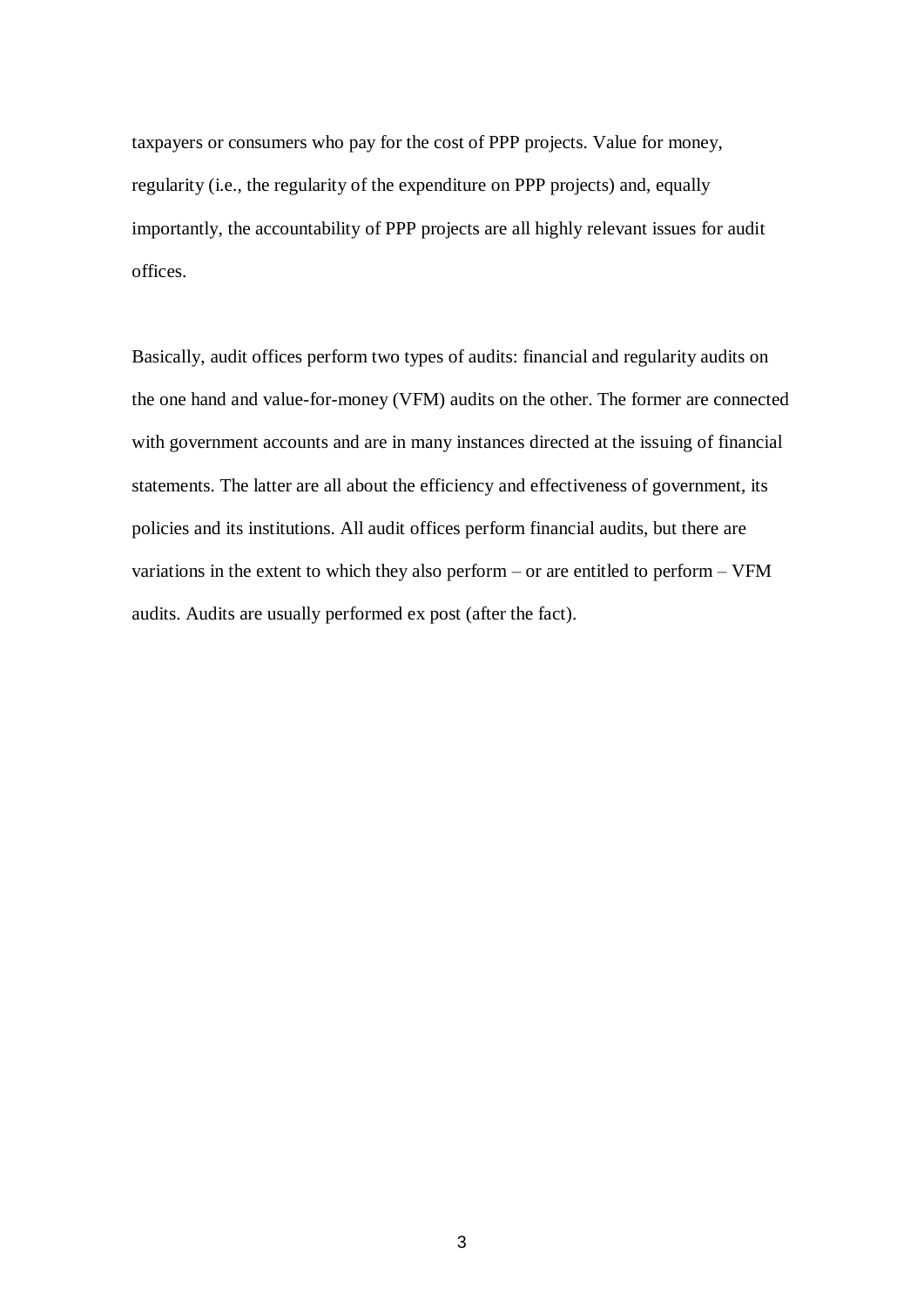#### **PART 1**

**International comparison of audit findings in PPP audits by supreme audit institutions.**

#### **2. Scope of the study**

The first part of this paper is based on a study of audit office reports on PPPs that we carried out in 2010 and that was published in 2013 (see footnote 1). Our study was restricted to audit office reports on DBFM(O) concessions and similar projects. Design, Build, Finance and Maintain (Operate) Projects are concessions under which the DBFM(O) aspects of a project (often infrastructural or a public utility) are contracted out to private-sector partners, usually under 25-30 year contracts and paid for by user or availability fees. In other words, no account was taken of audits of other types of PPPs, such as public-private alliances and conventional contracts (for example, outsourcing contracts) between public-sector and private-sector parties.

#### **3. Findings**

The main objects of our study were separate reports on PPP projects, or reports in which the PPP aspect played a key role. This meant that most of the reports we examined were on VFM audits. For this reason, the attention given to PPPs in regularity audits or audits directed at issuing financial statements on accounts published by public bodies was largely left aside. The distinction between regularity audits and VFM audits does not mean that no regularity aspects can come up in VFM audits.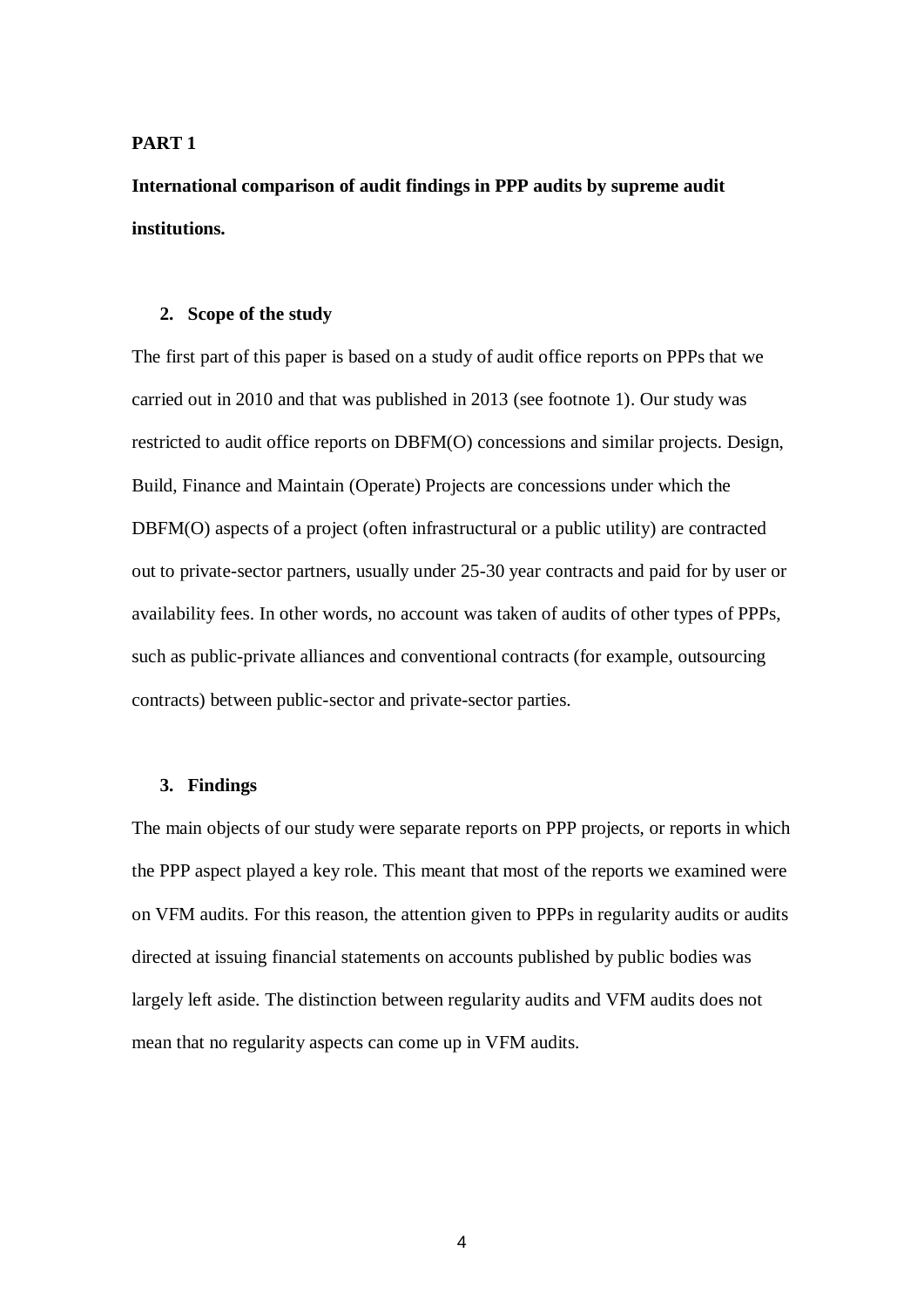The focus of this study lies on reports published by audit offices on PPP projects performed by the *national* government. During our research, we encountered a number of interesting studies by audit offices operating at regional (provincial or state) level. Where relevant, we have included their findings in our report. We did not beforehand limit our study to a given period of time. Most of the reports we traced were published between 2000 and 2010, with the bulk appearing in the years 2008 and 2009. Our study was concluded mid November 2010.

This part of our paper sets out the findings of audit offices on:

- the pre-contract stage;
- financing and costs;
- contract management;
- political accountability;
- the evaluation of PPP projects;
- the policies and conditions that need to be fulfilled for PPPs to be successful.

The first part of the paper ends with a number of concluding remarks on PPP and comments on the role played by audit offices in this connection.

# **3.1. The pre-contract stage**

Generally speaking, audit offices adopt a neutral stance on the *potential* for added value of DBFM(O) contracts. Audit offices tend however to be critical about the *use* of added value tests in calculating a contract's added value. For example, not all relevant costs are included in a PSC, there is often little scope for qualitative arguments and no full comparison may have been made with the alternative options. Audit offices also stress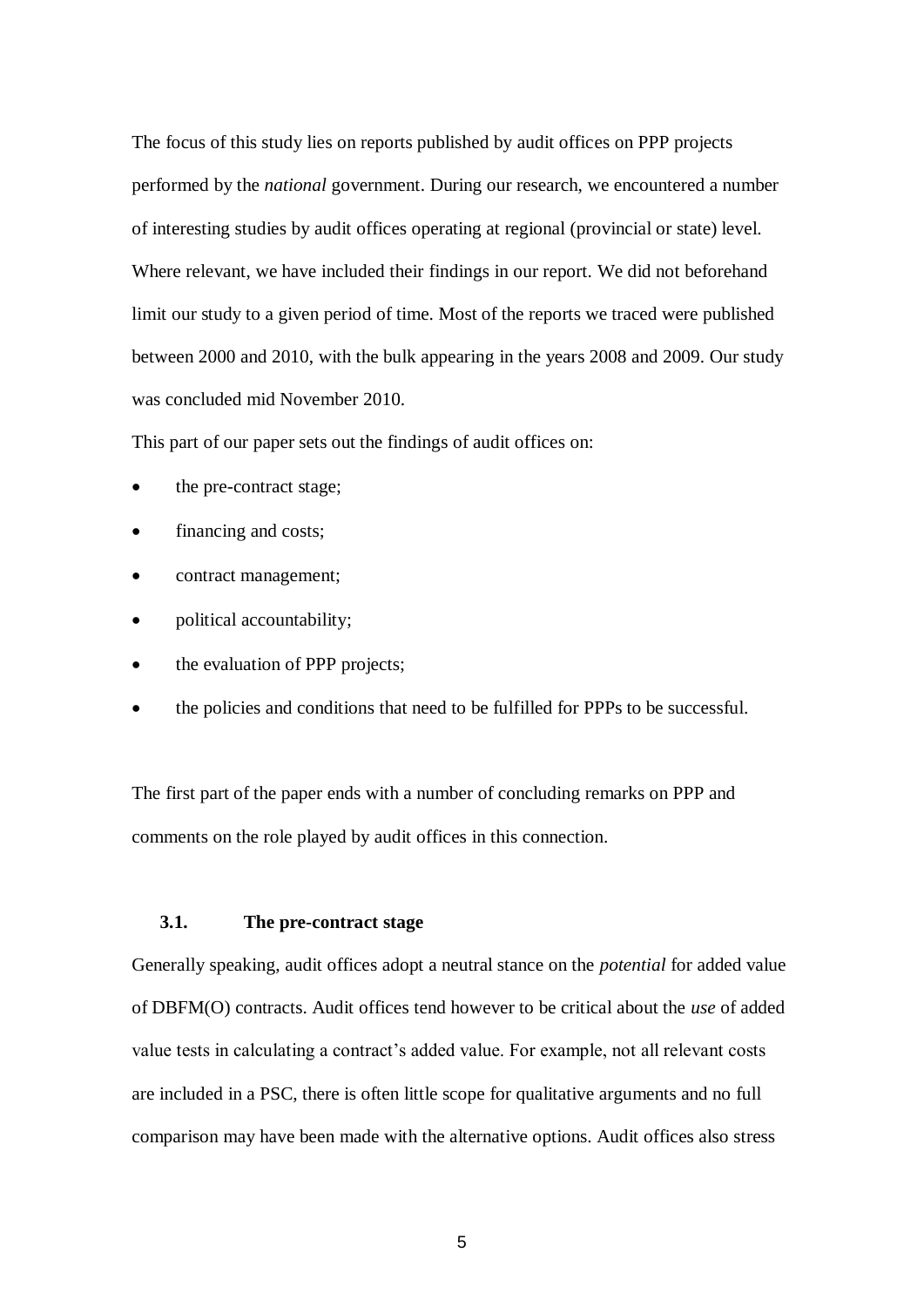the importance of the procurement procedure, which should involve a sufficient number of competitive tenders and should be subject to adequate internal and external controls.

#### 3.2. **Financing and costs**

With one or two exceptions, the audit office reports we studied are all highly critical of the financing and the cost aspects of PPP projects. Both the costs and the risks are kept off balance sheets; cost calculations are not complete; alternative options are not examined on an equivalent basis; and the government still bears an excessive proportion of the risks involved and hence all too frequently ends up footing too much of the bill.

# **3.3. Contract management**

Audit offices found shortcomings in both the planning and execution of contract management. One of the problems in this connection is the difficulty of formulating good performance indicators. In some cases, the underlying contract does not contain adequate monitoring clauses. However, there are also instances in which, even though a good system of performance management has been put in place, monitoring and internal controls still prove inadequate in practice. The shortage of competent staff employed by public authorities is a factor here. Audit offices also found that changes made during the course of a project place the value for money under pressure. It emerges from the analysis that enforcing all the elements of PPP contracts is essential. Also monitoring of the execution of contracts with full access by the public sector to relevant information is crucial for the success of PPPs.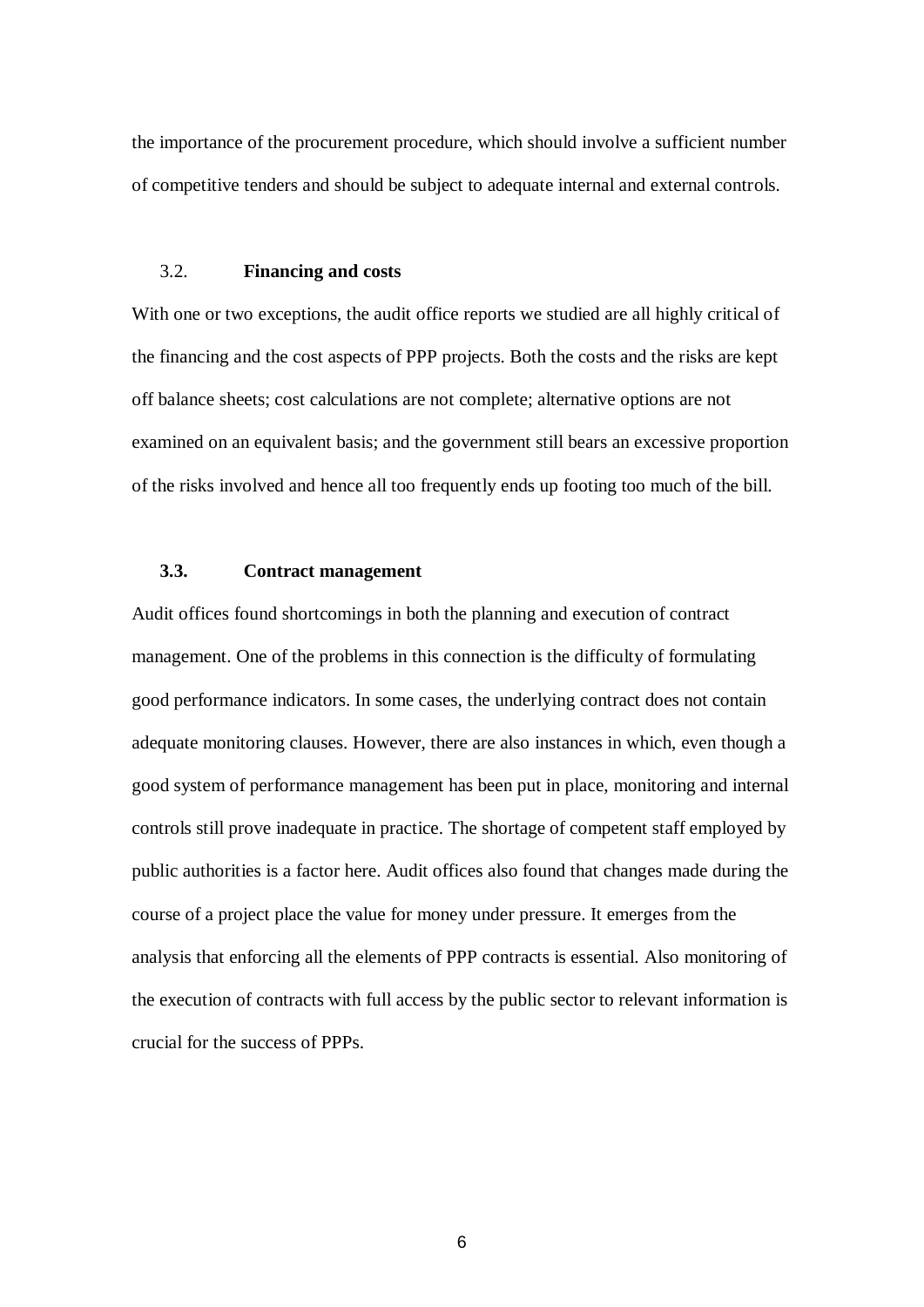#### **3.4. Political accountability**

We found that most audit reports published on PPPs by audit offices did not look at the way in which Parliament is kept informed, nor at the opportunities open to Parliament for influencing the terms of PPP contracts. But the audit offices that looked at this matter found that there is scope for improving the way in which budgetary and reporting procedures are used for informing Parliament about PPPs. They were very critical: a great deal of financial information remains outside the routine budgetary and reporting procedures.

# **3.5. The evaluation of PPP projects**

It is clear from the audit reports we examined that good DBFM(O) evaluations are few. Methodological problems and a lack of willingness to undertake critical evaluations are the main contributory factors. At the same time, the few evaluations that were included in the audits didn't show clear evidence that DBFM(O) projects are more efficient than the traditional forms of procurement.

## **3.6. Policies and conditions for successful PPPs**

It is remarkable to read so frequently in audit reports that governments have failed to take basic action such as drafting standardized contracts and producing PPP manuals. Governments would also appear to be bad at institutionalizing their own knowledge. In this sense, a programme-based approach coupled with a clear definition of the nature of the public interest that is or should be addressed by the PPP in question is crucially important. Audit offices stress the importance of standardization as allowing governments to lower the transaction costs and mitigate the lack of expertise and the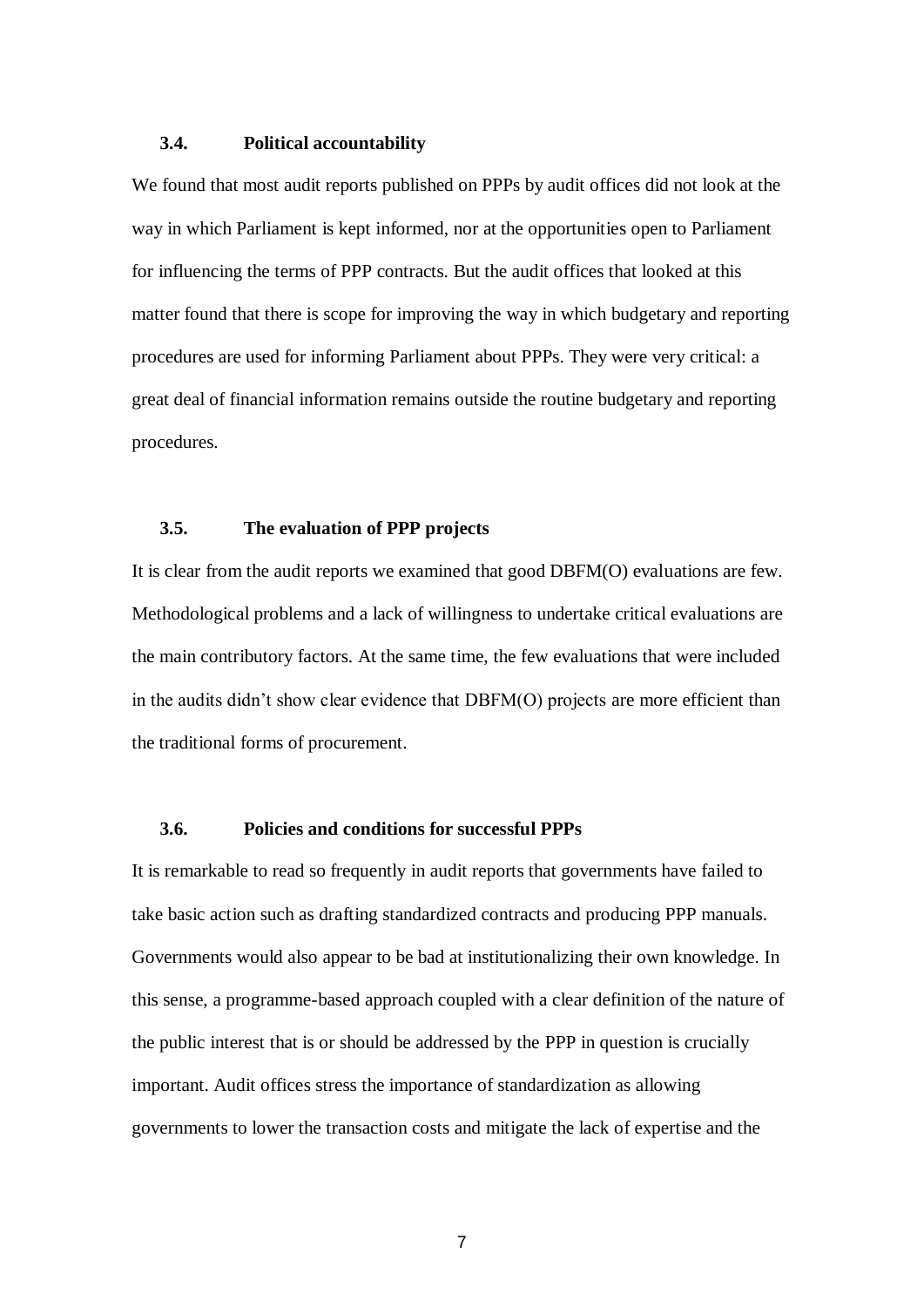degree of continuity. The latter is a particular problem for governments as compared with private-sector parties, who are generally able to offer better pay.

#### **4. General conclusions and lessons learned**

Broadly speaking, we conclude that audit offices are fairly critical with regard to PPPs. As might be expected, audit office reports tend to focus more on those aspects where there is scope for improvement than on things that go well. The main conclusions and lessons regarding PPPs – which also can be read as a list of do's and dont's -are the following:

# *Added value test*

A number of audit offices found that no added value tests had been performed to corroborate the financial and economic benefits ascribed to PPP projects. At the same time, various audit reports pointed out that, even where such tests were used, certain limitations were inherent to them and their use by decision-makers. The same applies to the conclusions drawn on the basis of the results of added value tests: there is often insufficient evidence to support such conclusions. The claims made about the efficiency gains generated by PPPs on the basis of the outcome of these tests are debatable at the very least.

#### *Procurement*

The procurement procedures on which PPP contracts are based is a recurring topic in audit reports. According to the audit offices in question, the tender procedures followed are generally – albeit not always – adequate, with problems arising for example where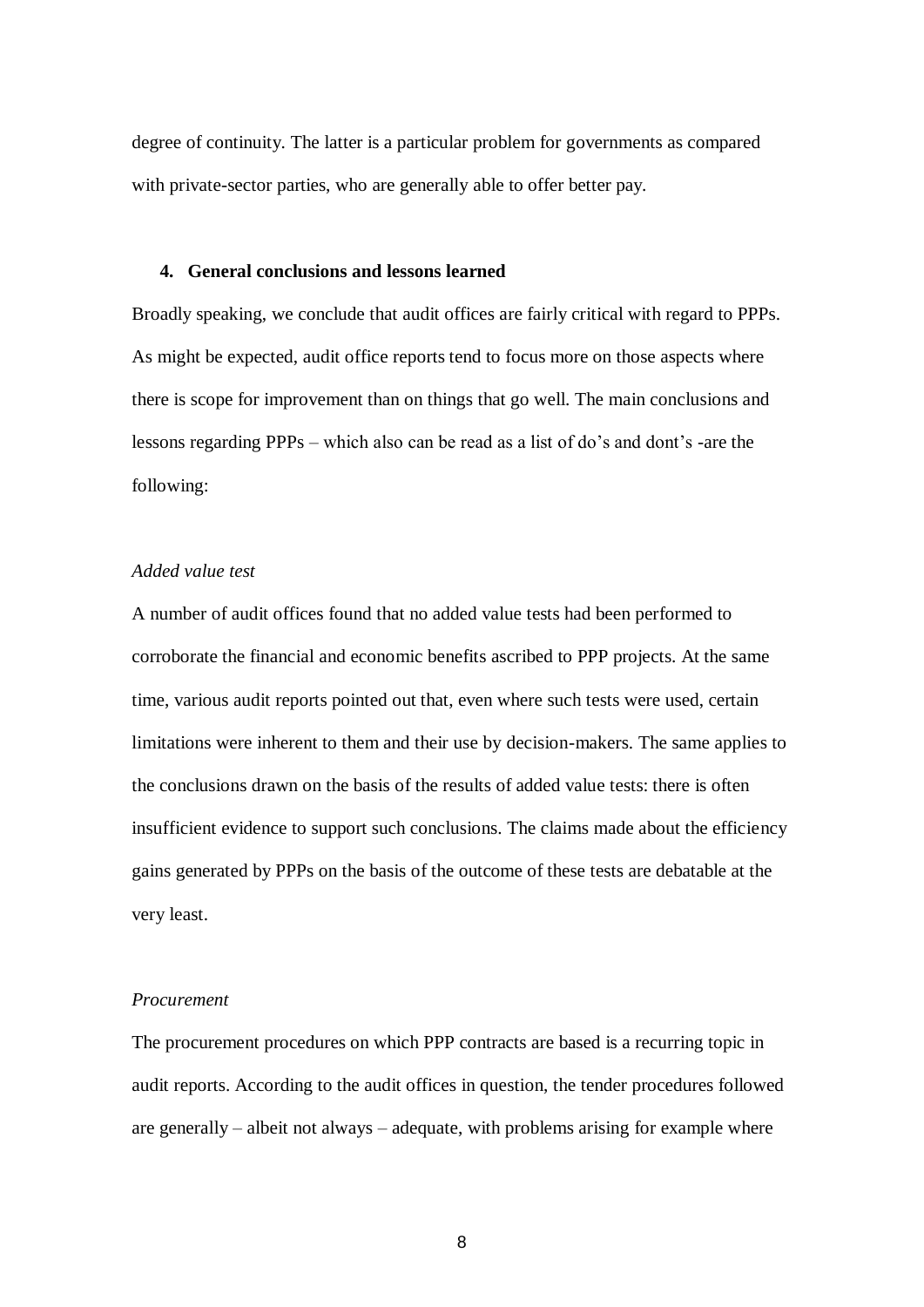insufficient account is taken of market conditions or where not enough competitive bids are received. One problem frequently identified by audit offices is the absence of sufficient internal and external controls. These controls would sometimes appear to conflict with the need for preserving the confidentiality of sensitive business information in relation to the projects in question.

## *Financing and costs*

Apart from one or two exceptions, the findings of audits of the financing and costs of PPP projects are all very critical: cost calculations are not complete, alternatives are not compared on a comparable basis, and the government still bears a disproportionate degree of the risk and hence ends up footing too much of the bill. The incentive to keep the cost of the project off the balance sheet may result not only in the added value test being biased towards a PPP approach, but also in the terms of PPP contracts being less than ideal.

#### *Contract management*

Many audit offices also found shortcomings in both the planning and execution of contract management, pointing in this connection to the difficulty of formulating good performance indicators. In some cases, contracts do not contain effective monitoring clauses. In other cases, even where there is a well-designed system of performance management, the monitoring activities and internal controls do not actually work properly in practice. The fact that government officials do not possess the necessary expertise is a problem in this respect. Audit offices also found that amendments made to contracts after they have been signed tend to jeopardize their added value.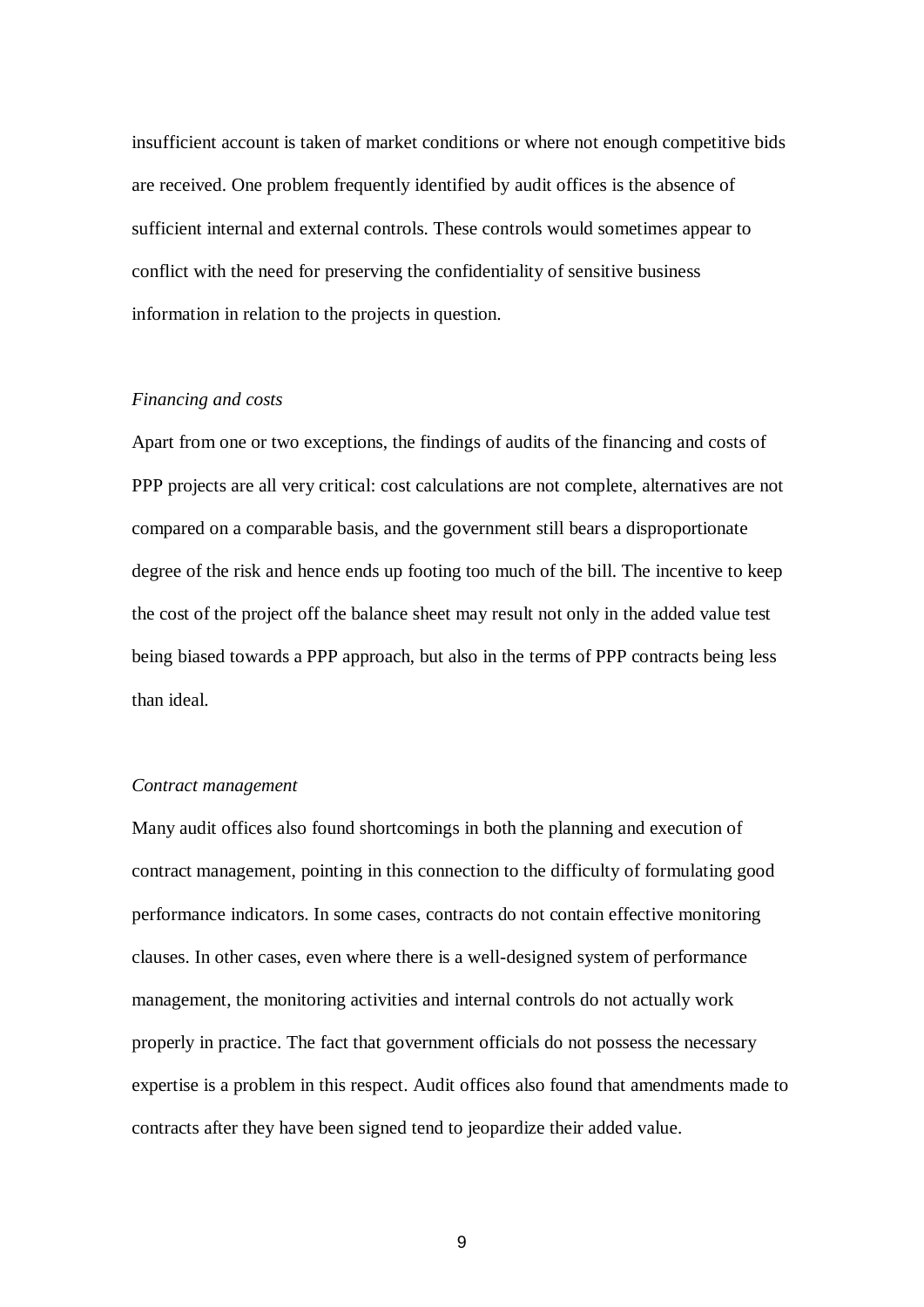#### *Political accountability*

Broadly speaking, we found that most audit reports did not look at the way in which Parliament is kept informed, nor at the opportunities open to Parliament for influencing the terms of PPP contracts. In addition to reporting to Parliament on specific projects and submitting progress reports on policy, there is also scope for using routine budgetary and reporting procedures to inform Parliament about PPPs. This is a point about which audit offices that looked into the information of parliament are very critical: a great deal of financial information remains outside the regular budgetary and reporting procedures.

#### *Evaluations*

Good DBFM(O) evaluations are few and far between. In part, this is due to methodological problems and a lack of willingness to undertake critical evaluations. This is a missed opportunity for the public sector to learn from past mistakes. At the same time, we also found that the value for money and added value of PPP projects are aspects that can be computed only in the long term, on the basis of the whole life of the contract in question, which often extends to a period of over 30 years. Hardly any PPP projects have reached this point yet.

# *Organisation and prerequisites*

A number of audit offices argue in favour of a policy on PPP and the adoption of a programme-based approach to PPP projects. These are often absent. A PPP policy should include a clear definition of the nature of the public interest that is at stake in the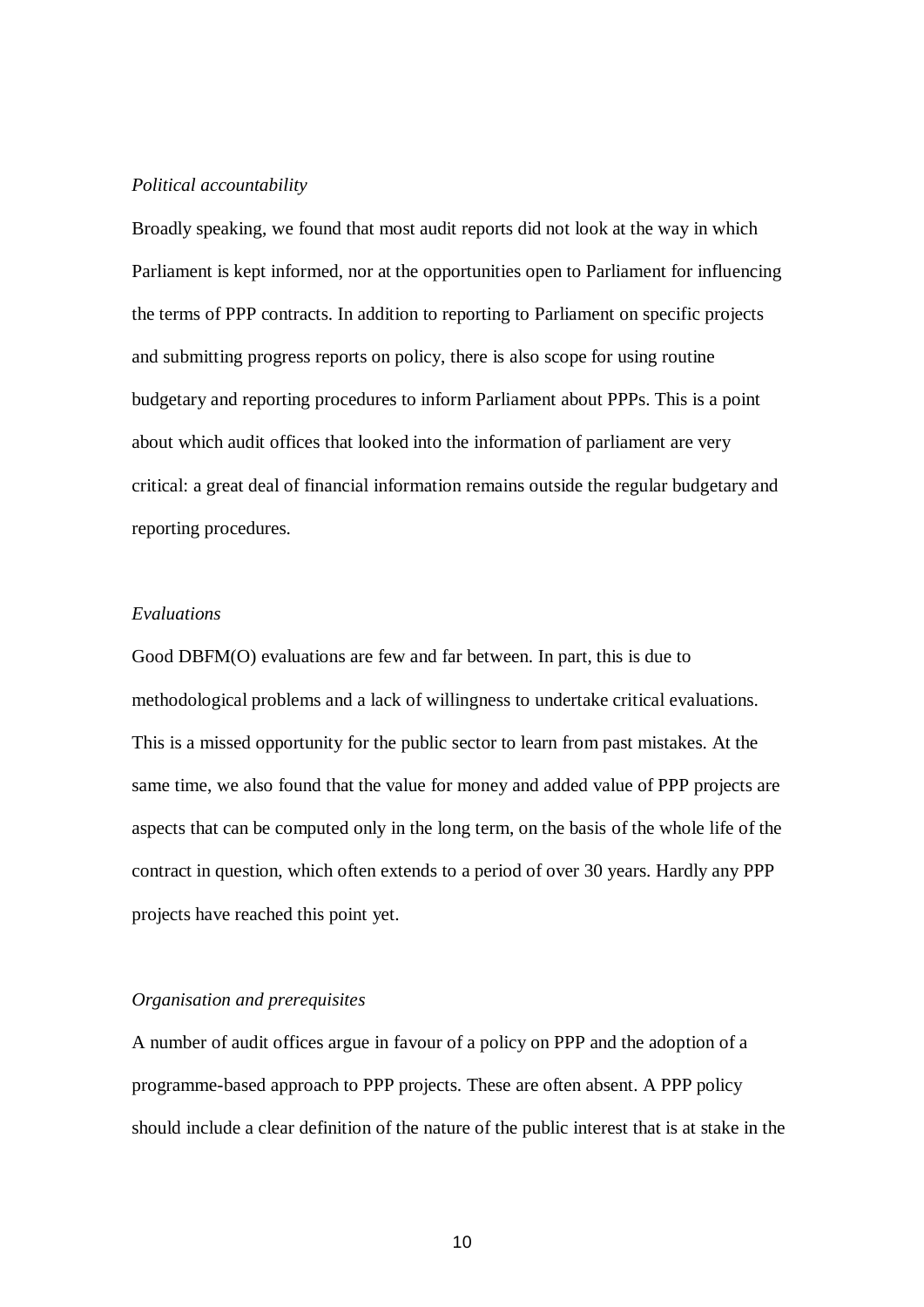projects in question, as well as a thorough analysis of the added value of using a PPP as compared with a public-sector alternative. This policy should be underpinned by facilities for collecting and sharing knowledge and experience in the form of knowledge resource centres, and by the development of standardized contracts and manuals. In those cases where governments have formulated a policy on PPPs, it is not always fully adopted in practice.

To sum up, huge public interests are often at stake in PPP projects, in terms of the nature and quality of the public services and facilities delivered by them, and the amount of public money invested in them. Audit offices can have an important contribution in this field, not only by issuing audit reports on the subject but also by publishing best practices and guidelines for (the audit of) PPP projects.<sup>3</sup> Public accountability is a key aspect of PPP projects, and improving accountability can help to improve both the decision-making on these projects and the value for money they generate.

 $\overline{a}$ 

<sup>&</sup>lt;sup>3</sup> The UK's National Audit Office is a particularly keen exponent of this. INTOSAI, the international organization of supreme audit institutions published several guidelines for the audit of PPP's (ISSAI 5220, 5240). The Office of the Comptroller and Auditor General of India has also formulated guidelines for auditing PPP projects (e.g., India 2009).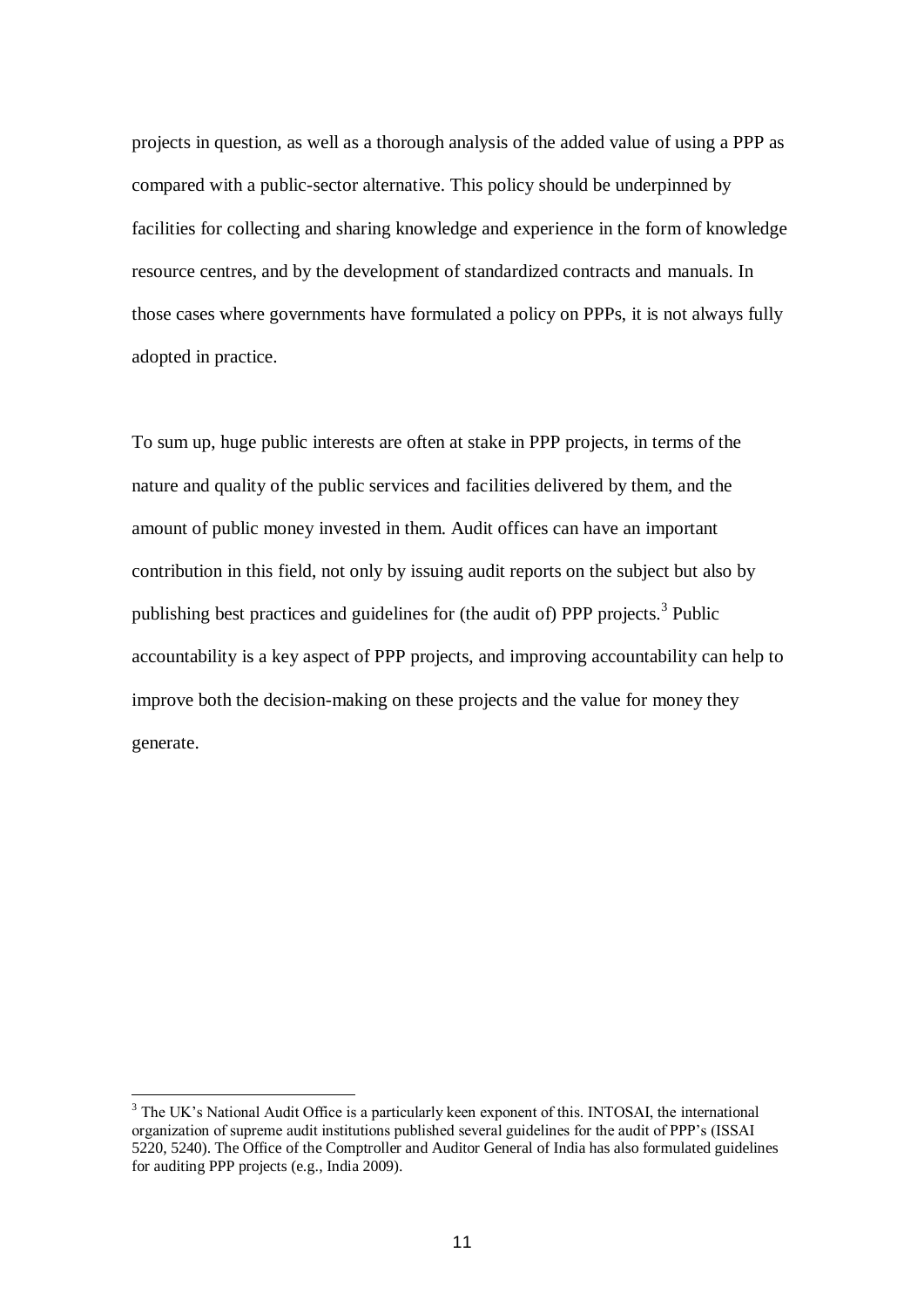#### **PART 2**

**Audit findings of the Netherlands Court of Audit on contract management in relation to DBFMO projects**

# **5. Why an audit on contractmanagement in relation to DBFMO projects?** International SAI audits, as described in part one, have found that good contract management is decisive to retain both the financial and the qualitative added value of a DBFMO project throughout the term of the contract. The risks highlighted internationally, the increase in the number of projects, their substantial financial importance prompted the Netherlands Court of Audit to carry out an audit of DBFMO projects in the Netherlands. The audit focused on contract management and on the information supplied to the House of Representatives considers central government's management of DBFMO contracts.

The abbreviation DBFMO stands for the various stages in a project: Design, Build, Finance, Maintain and Operate. A DBFMO contract covers all stages of a project by means of a single contract concluded with a single procuring authority.

A DBFMO contract includes mechanisms to balance the interests of the private party with those of the public party. The main mechanism is the control mechanism that links the consortium's performance to the payment made by the government. The government makes the payment only when the agreed performance has been delivered. The delivery of the performance is determined by means of a monitoring system designed by the private party (see infographic below).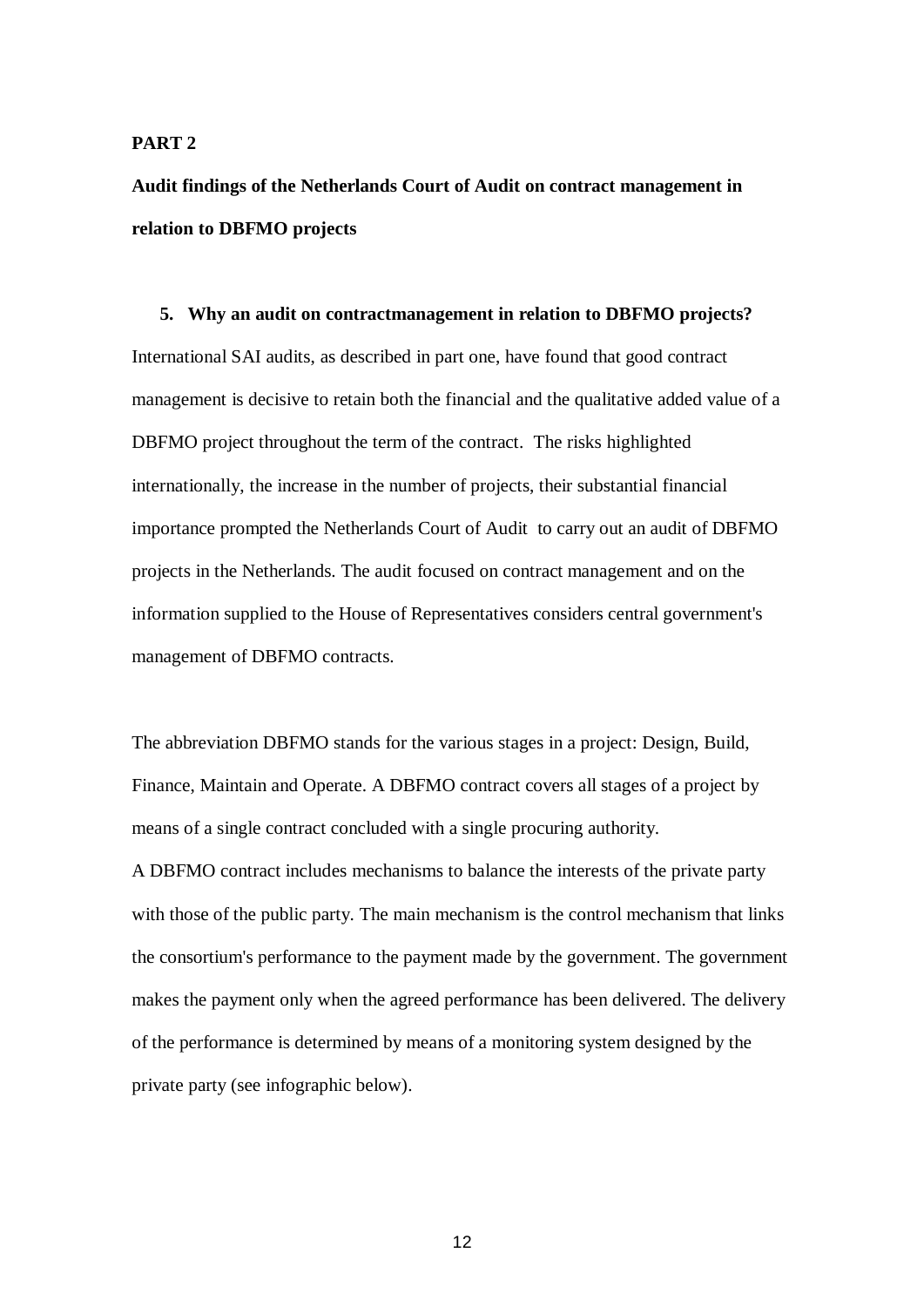

In the Netherlands DBFMO contracts are a relatively new form of public private partnership. Our Minister of Finance has been encouraging the use of DBFMO since 1998. At the end of 2012, 13 DBFMO projects were being carried out: six infrastructure projects and seven building projects (Ministry of Finance, 2012). The total value of the contracts exceeded  $\epsilon$ 6 billion and the projects' estimated financial added value was €800 million. About 20 projects are currently in the tendering or decision-making stage.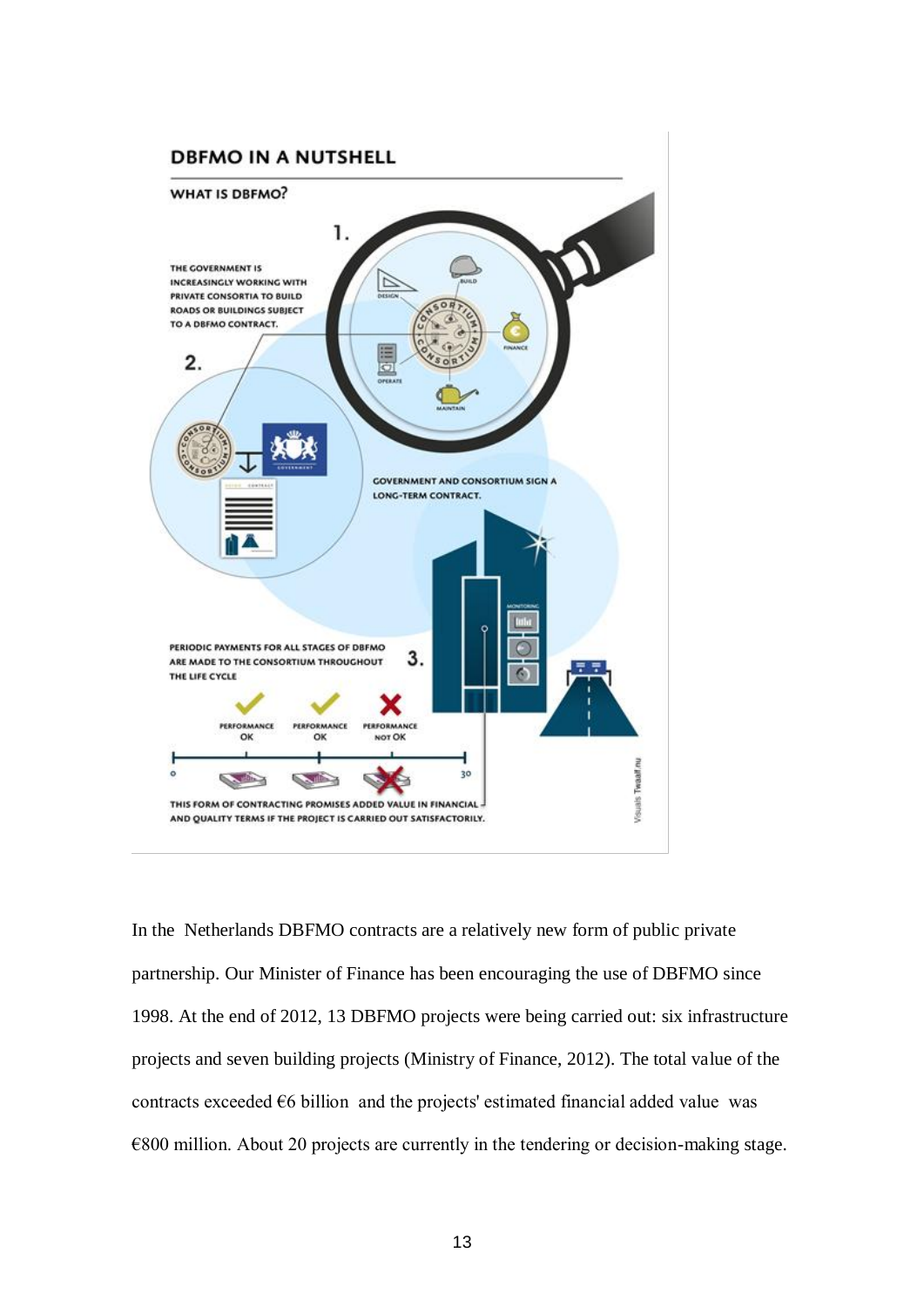This audit examined five DBFMO projects with a total contract value of  $E1.5$  billion and an estimated added value of  $\epsilon$ 265 million.

#### **6. Audit Objective and Approach**

The audit objective was to gain an understanding of the use of DBFMO in practice and specifically of the performance of contract management. The key audit question was whether the government steered and controlled the implementation of DBFMO projects so as to safeguard the public interests effectively. We also examined whether the House of Representatives was adequately informed of the financial and other consequences of DBFMO projects.DBFMO contract management has never previously been audited in the Netherlands. We did not make comparisons between DBFMO and more traditional forms of contracting in this report.

# **7. What did we find: results and conclusions**

We drew the following conclusions from our audit of the implementation of DBFMO projects:

1. Better contract management in relation to DBFMO projects is needed to safeguard the public interest and secure added financial value.

2. In order to assess the pros and cons of DBFMO, the House of Representatives needs information on the performance of DBFMO contracts.

# *7.1. Contract management in DBFMO*

Strong contract management is an important mechanism to balance the interests of the government with those of the private contractor and to realise the financial added value of DBFMO contracts if changes are made during the contract term. We audited how the "payment by result" principle of DBFMO had been applied and how contract changes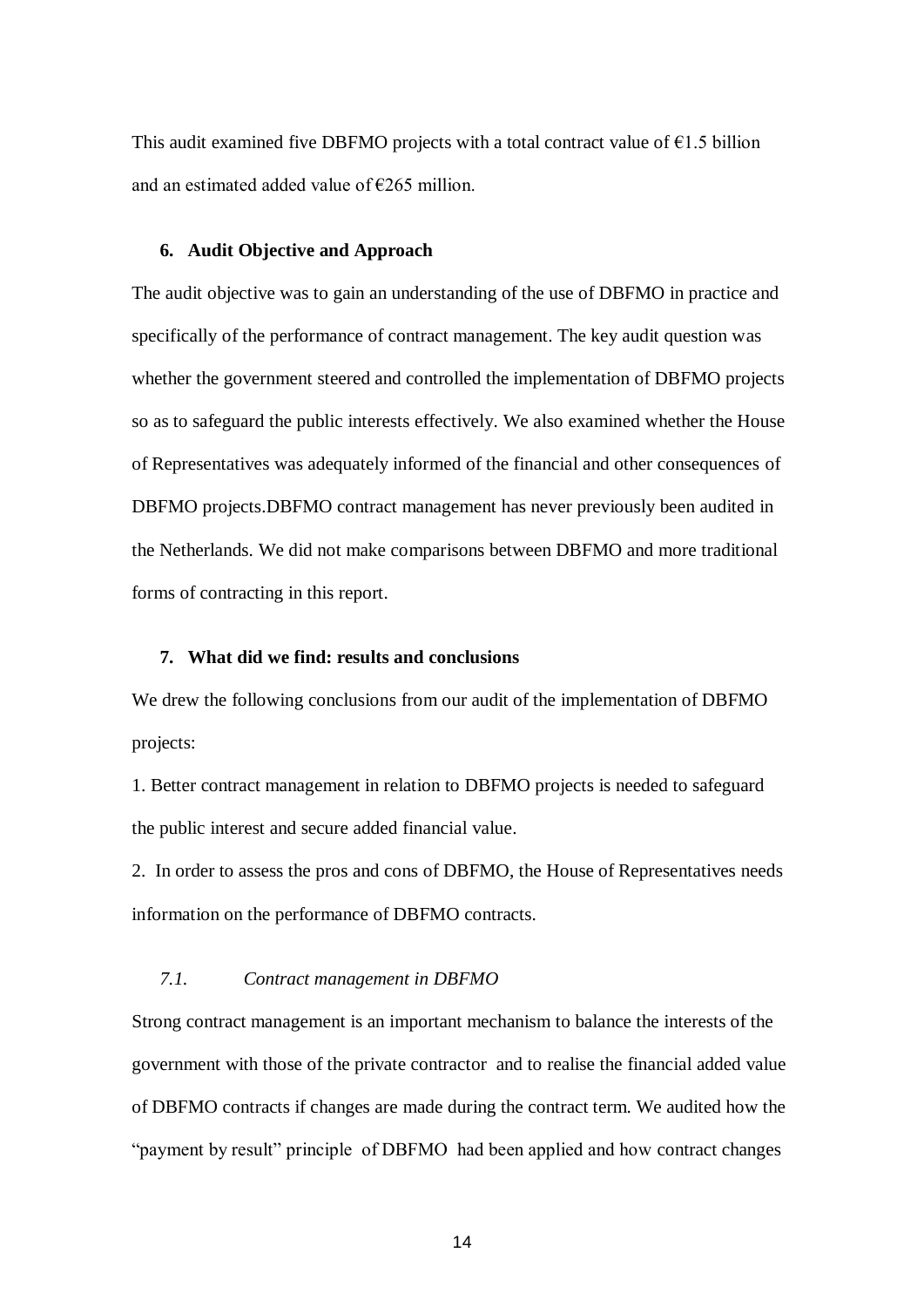had been dealt with on five projects. The total contract value of the five projects audited was  $\epsilon$ 1.5 billion and the estimated added value was  $\epsilon$ 265 million.

We researched the DBFMO principle of "payment by agreed performance". If the consortium does not deliver the agreed performance in full or in part, the government will not pay the full availability fee. This mechanism gives equal importance to the interests of the government and those of the private consortium.

In practice, the contractual payment mechanism in the five projects we audited was clear. The government linked the greater part of the payments it made to the performance delivered. However, we also found a number of problems: (1) the government does not always impose penalties or deductions, (2) the consortia's performance was not optimally monitored, and (3) the government makes guaranteed payments. These findings are inconsistent with the DBFMO principle and therefore compromise the relationship between the cost and the quality of a project (Further details on the management mechanism and its operation, AR 2013).

Contract variations are likely to be inevitable due to the long-term nature of the contracts. DBFMO principles should still apply to contract variations. Cost transparency should discourage variations. If a change is requested, the contracting parties draft a change contract

In practice, we saw that the government had requested major and minor changes in the projects we audited. Major changes were necessary because the design, in hindsight, did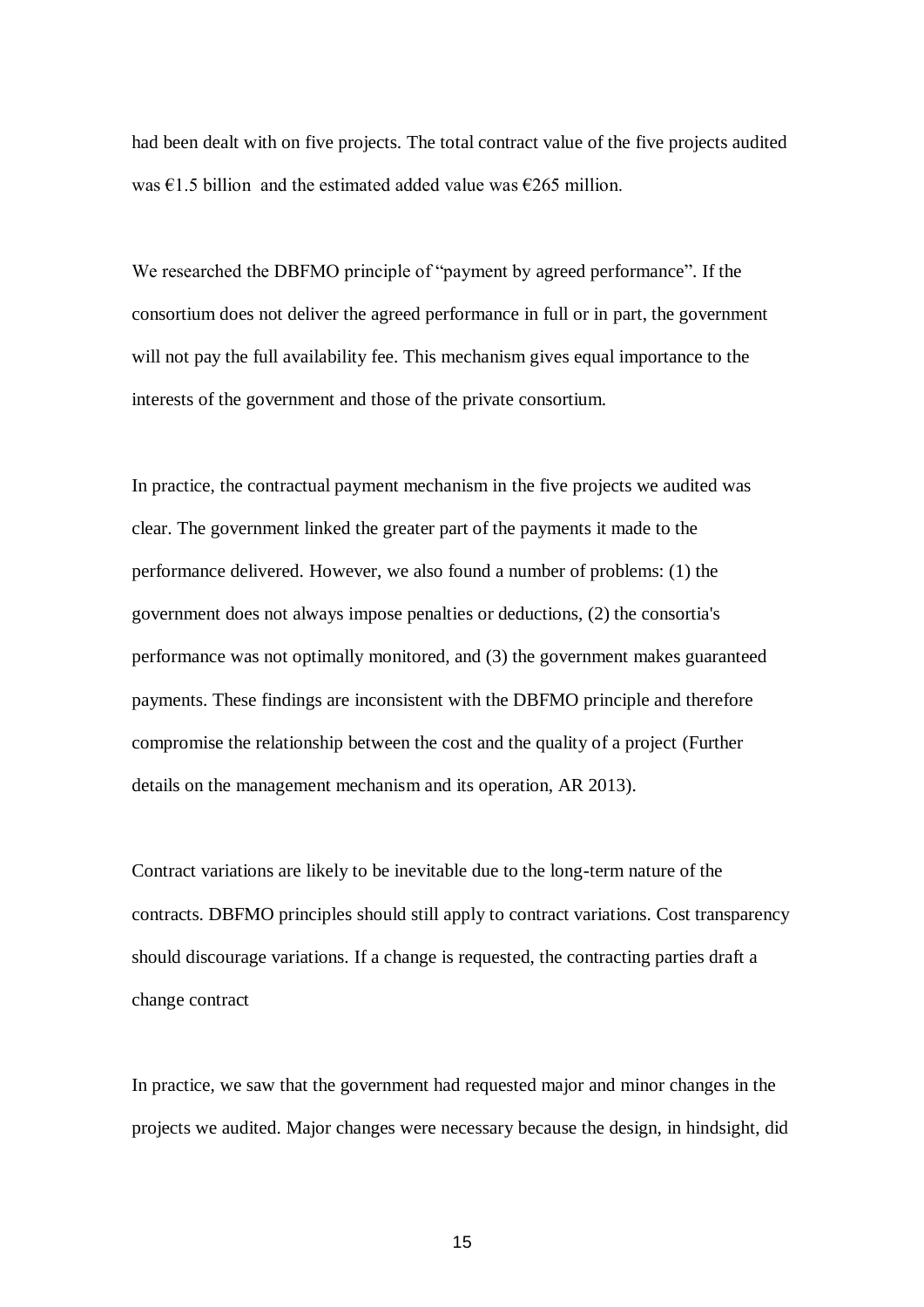not suit the primary process, because the user requirements of a building had changed or because new government regulations were applicable. Changes in DBFMO contracts increase the project cost. Changes are a cause of discussion between the government and the private consortium. In the five projects we audited, the government had concluded 157 change contracts with financial consequences. The government entered into new financial commitments in the change contracts totalling  $E61$  million. Of this amount,  $650$  million related to buildings. Building facility services (the 'O' in the contract) are particularly sensitive to change.

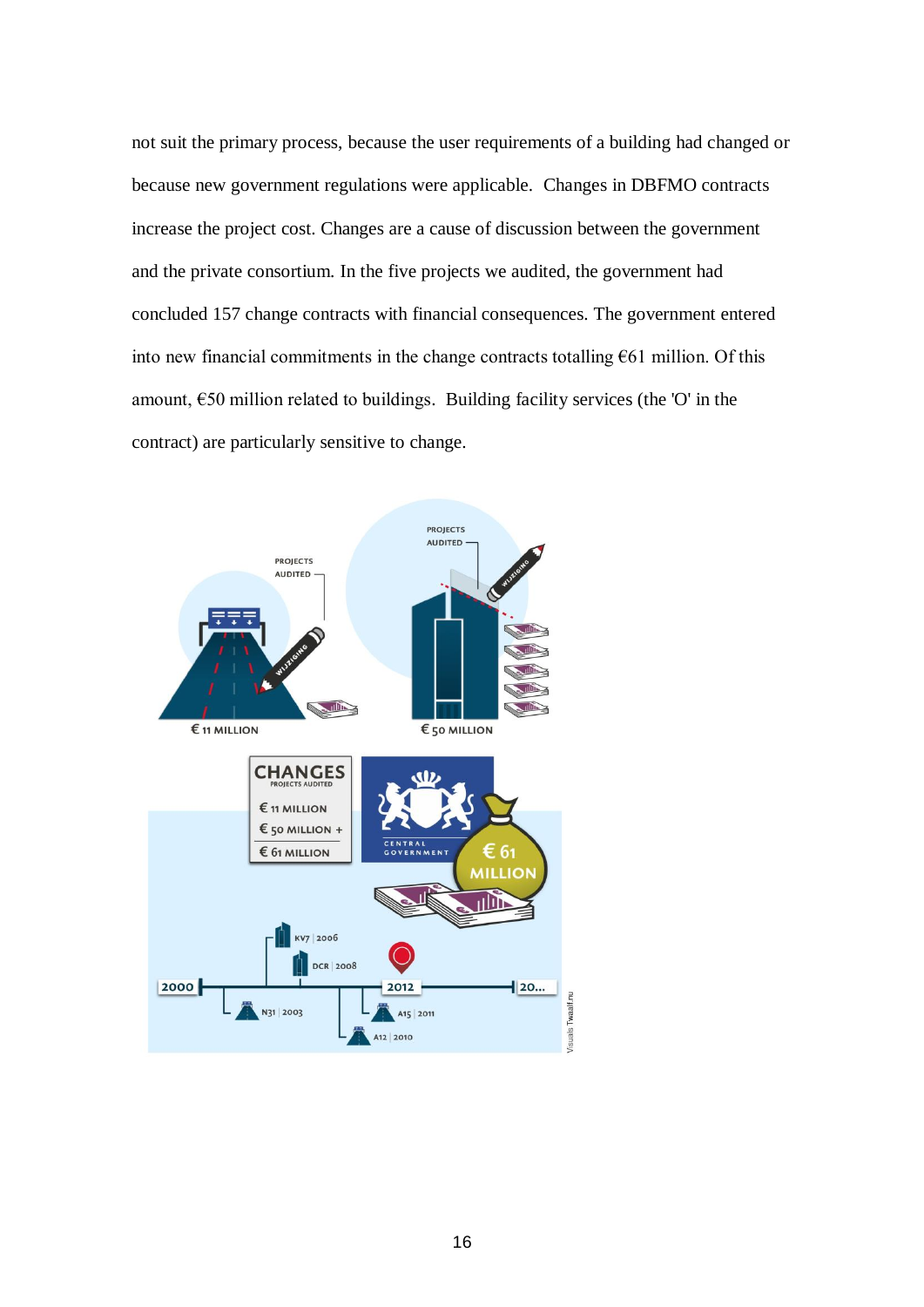The cost of changes is not included in the original project budget and is added to the contractually agreed availability fee. As a result, the overall project cost is higher than budgeted. The transparency of the cost of a change should encourage discipline: sufficient information should be provided to enable the government to weigh up the financial consequences against the need for a change. In practice, however, such discipline is difficult to exercise, especially in the case of buildings, because user requirements often differ from the contractual agreements. At issue, however, is whether the changes represent value for money. Changes are made in all types of contract and some would probably have been made in a traditional contract. It therefore cannot be said that the estimated added value declined by  $E61$  million. The costs of changes in two of the contracts concluded by the Government Buildings Agency ( $\epsilon$ 50) million) were considerably higher than the financial added value calculated for them  $(630 \text{ million})$ . The need to recalculate the added value would seem self-evident. To recalculate the financial added value correctly, proper records must be kept for the project and necessary data should still be available.

# *7.2. Provision of information to the House of Representatives*

The House of Representatives receives information on DBFMO contracts chiefly in respect of compliance with the applicable policy rules on the thresholds set for the assessment of added value. Biennial progress reports provide information on how line ministries implement policy, the results of the added value test of prospective projects and on which projects are being carried out. This information, however, provides only limited insight into DBFMO projects because the House receives no information on the implementation of projects after the contract has been closed. The House also receives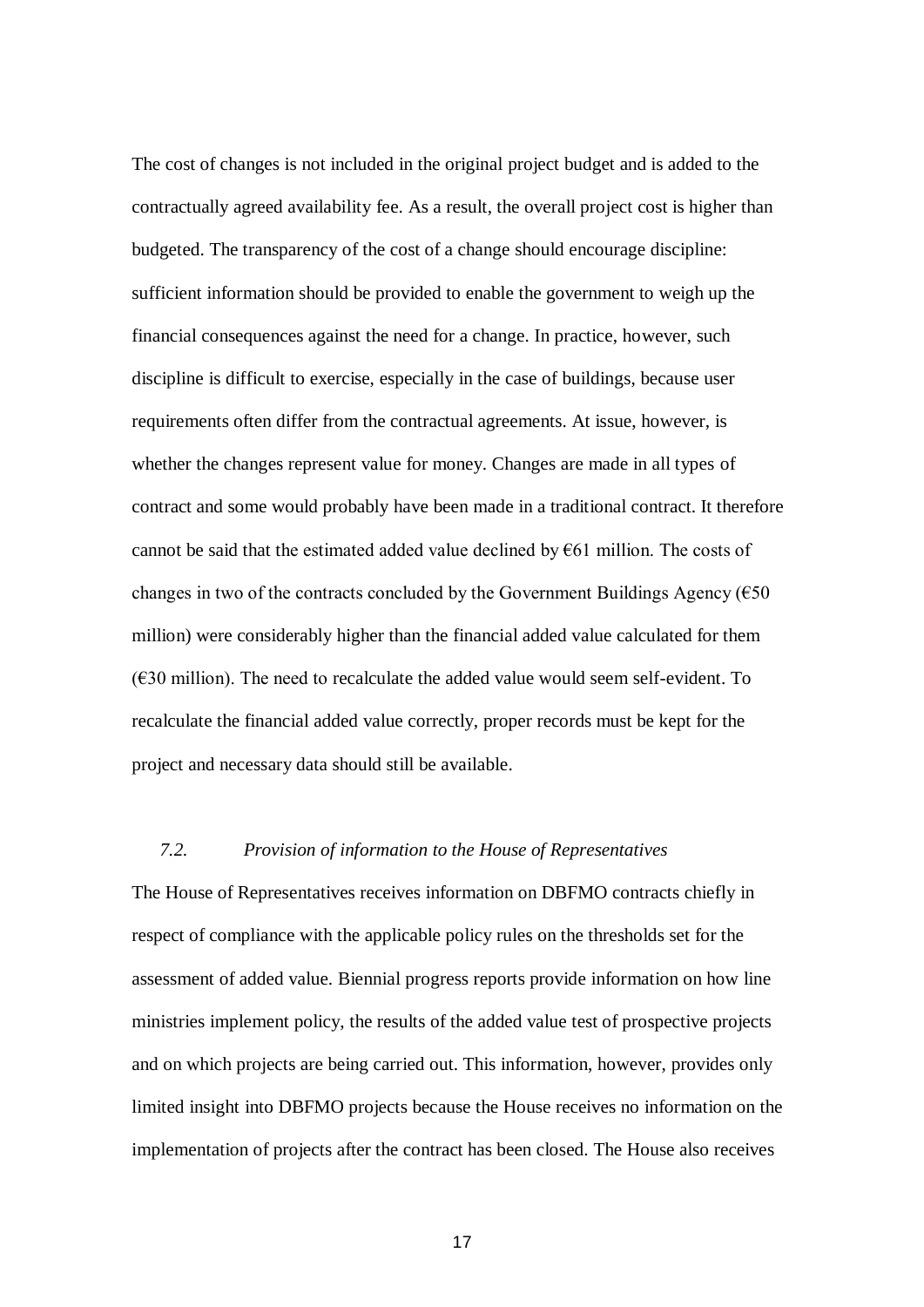no information on the financial cost of changes or on income from penalties or deductions.

The most striking figure in the information received by the House is the  $\epsilon$ 800 million that the Minister of Finance described as actual added value (Ministry of Finance, 2012). This  $\epsilon$ 800 million is based on an added value test that was used as an aid during the tendering stage. We wonder how reliable this figure is and question its disclosure and realisation (see also Netherlands Court of Audit, 2002). It was produced by mathematical models that (inevitably) work with assumptions and uncertainties. The disclosed added value of €800 million should therefore not be seen as actual added value but only as an estimate.

Further the House of Representatives has only limited insight into the longer-term budgetary flexibility of DBFMO. The customary budgeting and accounting methods are not suited to the specific nature of DBFMO. The financial commitments of a DBFMO contract continue for far longer than the five-year budgeting and accounting cycle. The long-term commitments for DBFMO contracts therefore cannot be seen in the State balance sheet and are disclosed only partially in the government's accounts. More information is available on the commitments for infrastructure projects, carried out in the MIRT multiyear spatial planning and transport infrastructure programme, than for government buildings. The proportion of DBFMO projects to the total project portfolio (non-DBFMO) is also uncertain. Finally, the current DBFMO projects are not yet included in the EMU balance. They must be as from 2014.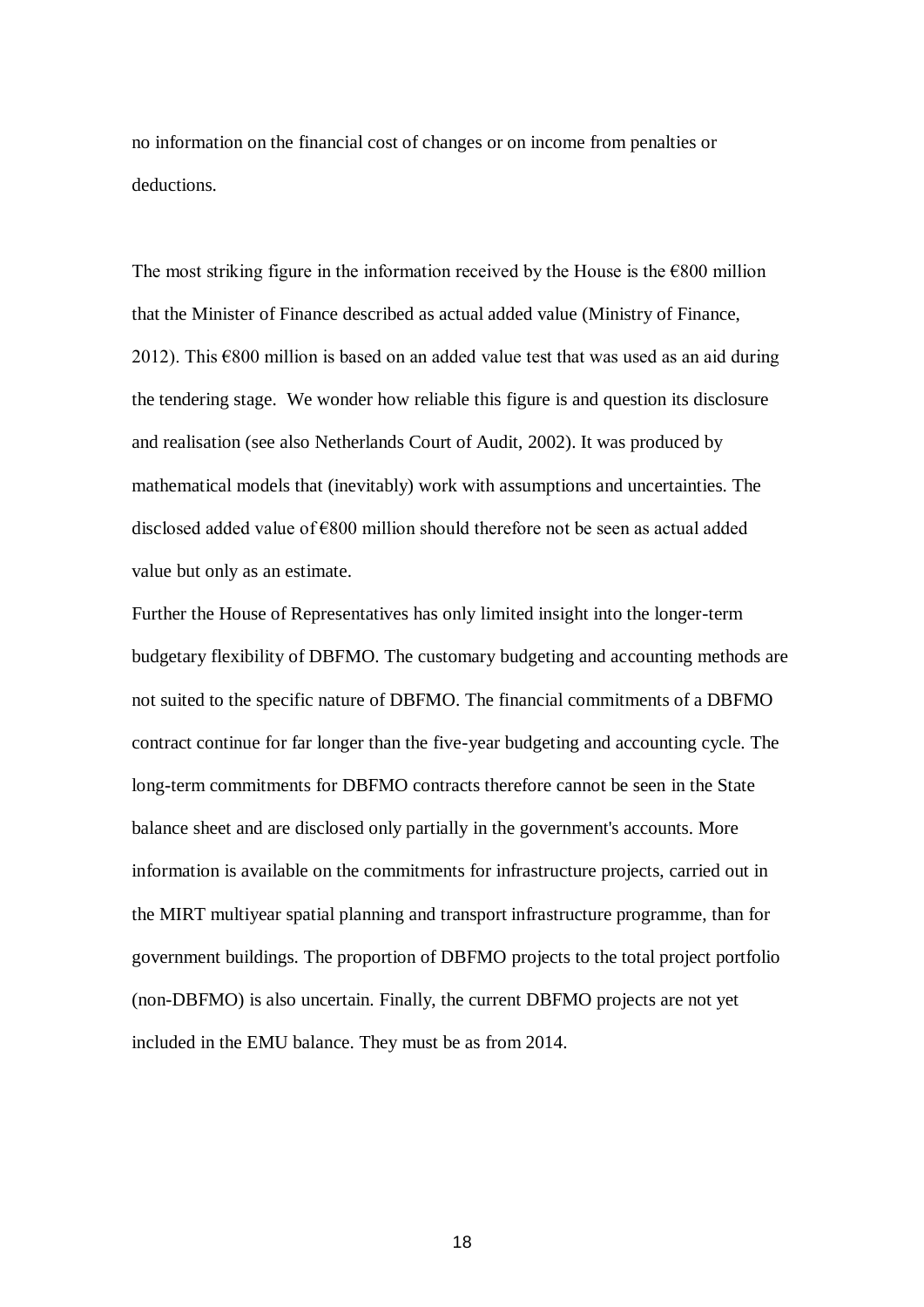#### **8. Conclusion**

The international comparison in part 1 showed that many audit offices found shortcomings in both the planning and execution of contract management. One of the findings concerned the fact that amendments made to contracts after they have been signed tend to jeopardize their added value.

Another finding of the international study was that a great deal of financial information on PPP project to the parliament remains outside the regular budgetary and reporting procedures.

These findings were based on audit reports of Supreme Audit Institutions until 2010. In our recent audit from 2013 of contract management in DBFMO contract in the Netherlands we came to comparable but also to slightly different conclusions.

We concluded that, due to the cost of changes in the contract the overall project costs will be higher than budgeted. So we want to emphasise that the these project changes with large financial impact will have an effect on the added value. Strict contract management is a precondition to realise the expected financial added value of a DBFMO contract if it comes under pressure from changes made during the term of the contract.

The House of Representatives in The Netherlands receives information on DBFMO contracts, but this information provides only limited insight into DBFMO projects because the House receives no information on the implementation of projects after the contract has been closed. The House also receives no information on the financial cost of changes or on income from penalties or deductions.